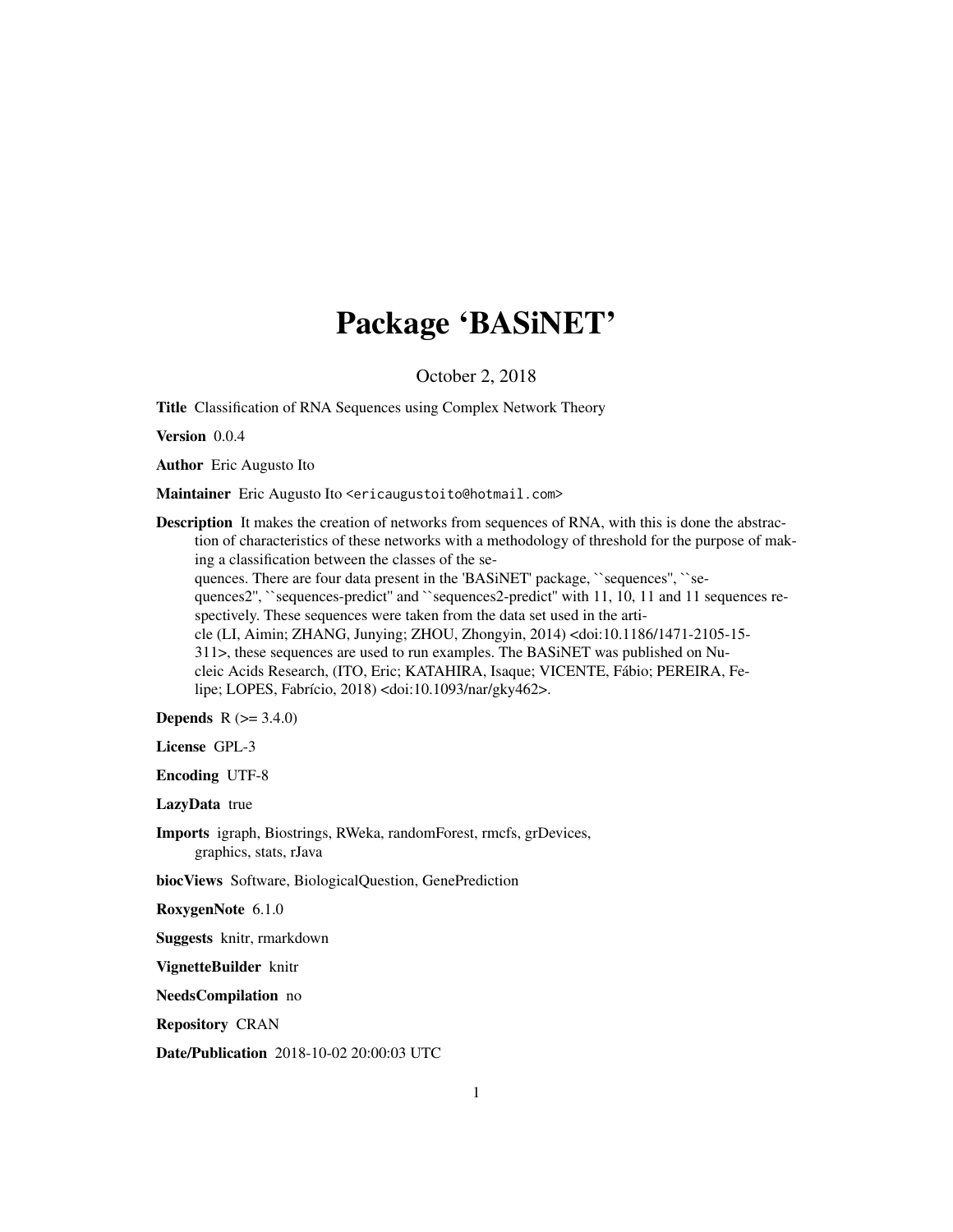### <span id="page-1-0"></span>R topics documented:

classification *Performs the classification methodology using complex network theory*

#### Description

Given two distinct data sets, one of mRNA and one of lncRNA. The classification of the data is done from the structure of the networks formed by the sequences. After this is done classifying with the J48 classifier and randomForest. Can be also created in the current directory a file of type arff called' result 'with all values so that it can be used later. There is also the graphic parameter that when TRUE generates graphs based on the results of each measure. Using the J48 classifier it is possible to generate a tree based on the dataset and then save this tree so that it can be used to predict other RNA sequences

#### Usage

classification(mRNA, lncRNA, word = 3, step = 1, sncRNA, graphic, classifier =  $c("J48", "RF")$ , load, save)

#### Arguments

| <b>mRNA</b>   | Directory where the file .FASTA lies with the mRNA sequences                                                                                                                                                                              |
|---------------|-------------------------------------------------------------------------------------------------------------------------------------------------------------------------------------------------------------------------------------------|
| <b>lncRNA</b> | Directory where the file .FASTA lies with the lncRNA sequences                                                                                                                                                                            |
| word          | Integer that defines the size of the word to parse. By default the word parameter<br>is set to 3                                                                                                                                          |
| step          | Integer that determines the distance that will be traversed in the sequences for<br>creating a new connection. By default the step parameter is set to 1                                                                                  |
| sncRNA        | Directory where the file .FASTA lies with the sncRNA sequences (OPTIONAL)                                                                                                                                                                 |
| graphic       | Parameter of the logical type, TRUE or FALSE for graphics generation. As<br>default graphic gets FALSE                                                                                                                                    |
| classifier    | Character Parameter. By default the classifier is J48, but the user can choose<br>to use random Forest by configuring as classifier $=$ "RF". The prediction with a<br>model passed by the param load only works with the classifier J48. |
| load          | When defined this parameter will be loaded the file which is the model previ-<br>ously saved in the current directory with the name entered in this parameter. No<br>file is loaded by default                                            |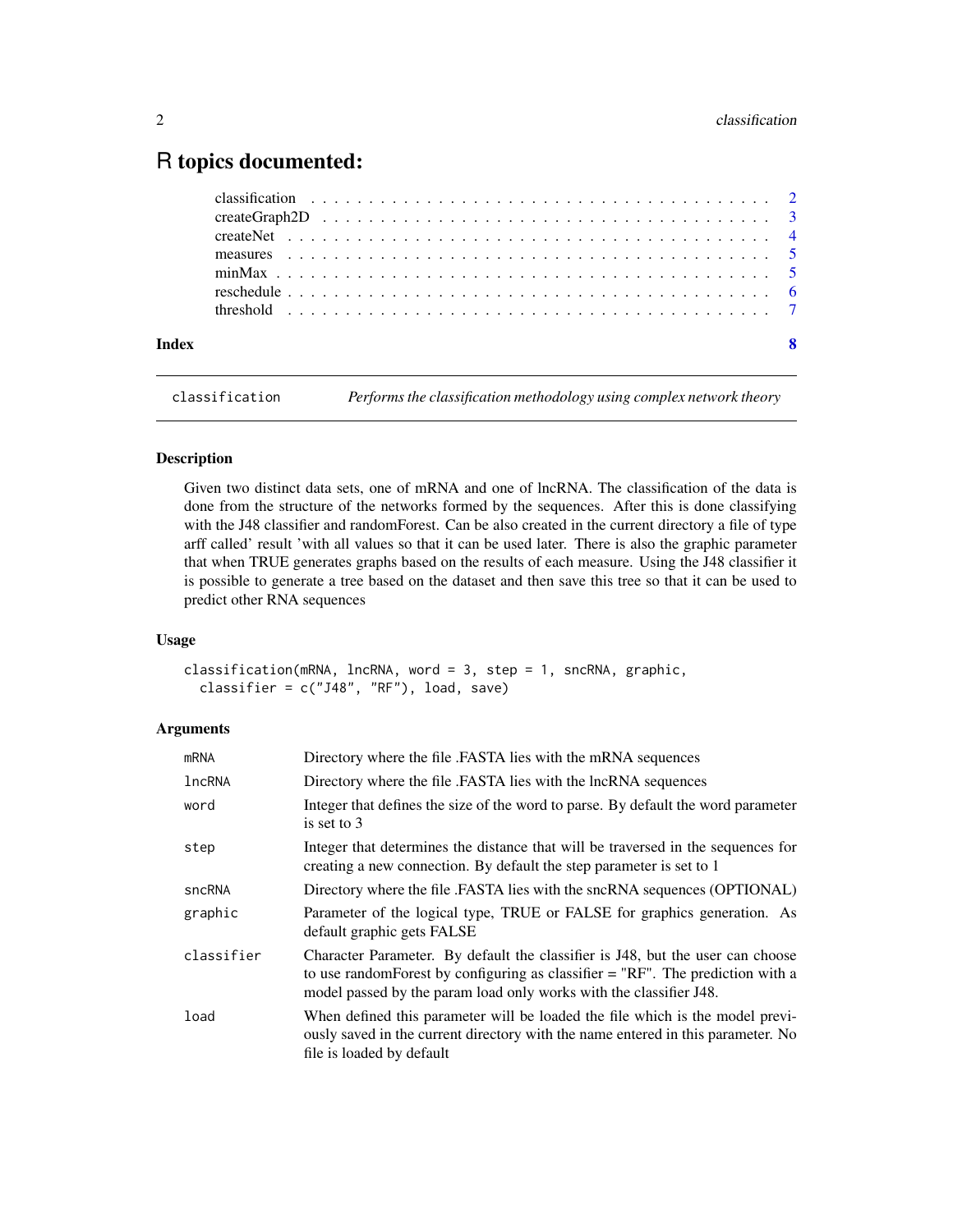#### <span id="page-2-0"></span>createGraph2D 3

save when set, this parameter saves a .arff file with the results of the features in the current directory and also saves the tree created by the J48 classifier so that it can be used to predict RNA sequences. This parameter sets the file name. No file is created by default

#### Value

Results with cross-validation or the prediction result

#### Author(s)

Eric Augusto Ito

#### Examples

```
# Classification - cross validation
library(BASiNET)
arqSeqMRNA <- system.file("extdata", "sequences2.fasta", package = "BASiNET")
arqSeqLNCRNA <- system.file("extdata", "sequences.fasta", package = "BASiNET")
classification(mRNA=arqSeqMRNA,lncRNA=arqSeqLNCRNA)
classification(mRNA=arqSeqMRNA,lncRNA=arqSeqLNCRNA, save="example") #Save Tree to Predict Sequences
# Prediction
mRNApredict <- system.file("extdata", "sequences2-predict.fasta", package = "BASiNET")
lncRNApredict <- system.file("extdata", "sequences-predict.fasta", package = "BASiNET")
modelPredict <- system.file("extdata", "modelPredict.dat", package = "BASiNET")
classification(mRNApredict,lncRNApredict,load=modelPredict)
```
createGraph2D *Creates a two-dimensional graph between a measure and the threshold*

#### Description

For an analysis of each measure, the createGraph2D () function was created in order to visualize the behavior of each measurement in relation to the threshold. This function creates a graph (Measure x Threshold) from an array, mRNA sequences are given the blue color, the lncRNA sequences are given a red color. In cases where there is a third class this will be given the green color

#### Usage

createGraph2D(matrix, numSeqMRNA, numSeqLNCRNA, nameMeasure)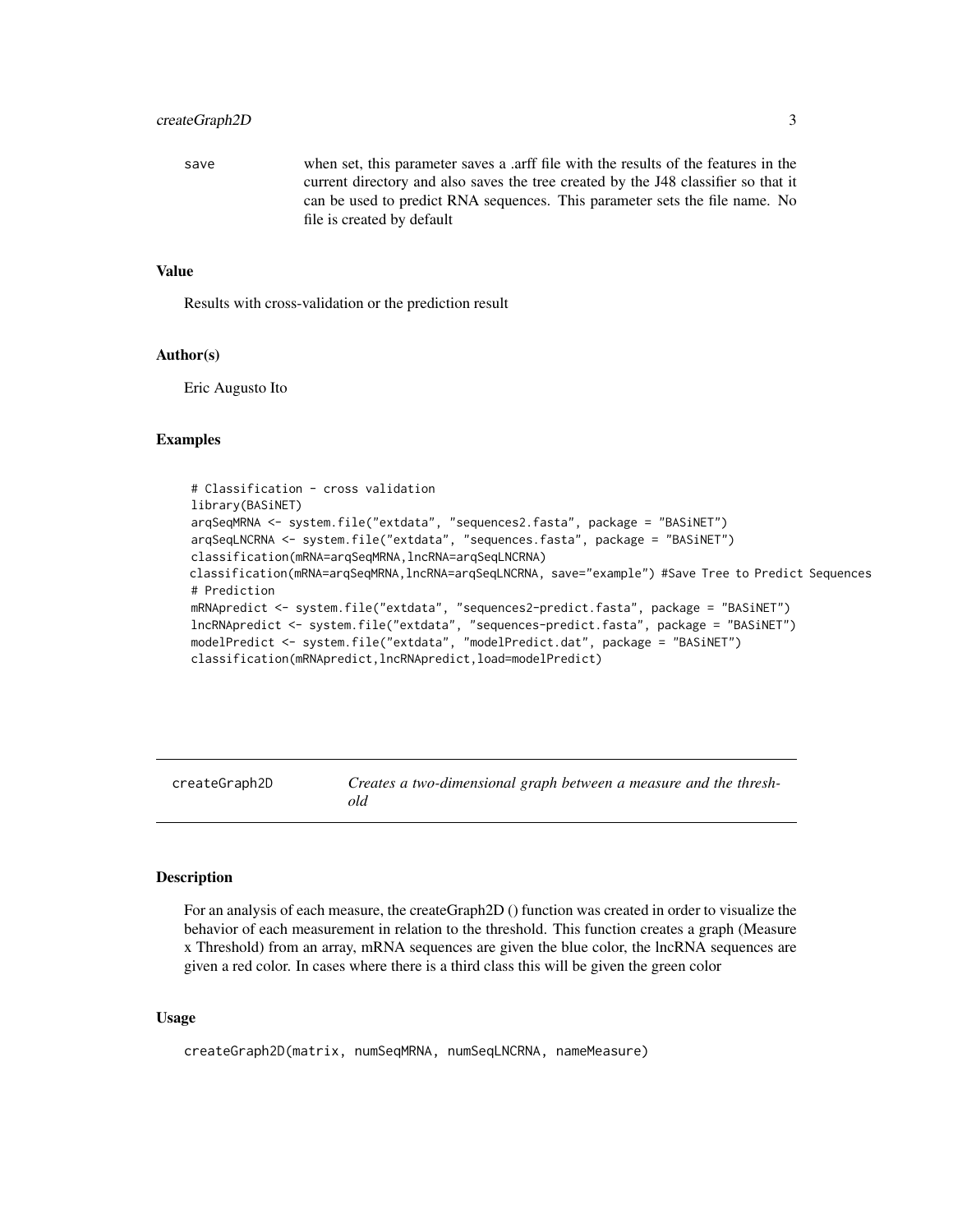#### <span id="page-3-0"></span>Arguments

| matrix       | matrix of the measure for the creation of two-dimensional graph                              |
|--------------|----------------------------------------------------------------------------------------------|
| numSeqMRNA   | Integer number of mRNA sequences                                                             |
| numSeqLNCRNA | Integer number of lncRNA sequences                                                           |
| nameMeasure  | Character Parameter that defines the name of the measure to put in the title of<br>the graph |

#### Author(s)

Eric Augusto Ito

createNet *Creates an untargeted graph from a biological sequence*

#### Description

A function that from a biological sequence generates a graph not addressed having as words vertices, this being able to have its size parameter set by the' word 'parameter. The connections between words depend of the' step 'parameter that indicates the next connection to be formed

#### Usage

createNet(word, step, sequence)

#### Arguments

| word     | This integer parameter decides the size of the word that will be formed                          |
|----------|--------------------------------------------------------------------------------------------------|
| step     | It is the integer parameter that decides the step that will be taken to make a new<br>connection |
| sequence | It is a vector that represents the sequence                                                      |

#### Value

Returns the non-directed graph formed through the sequence

#### Author(s)

Eric Augusto Ito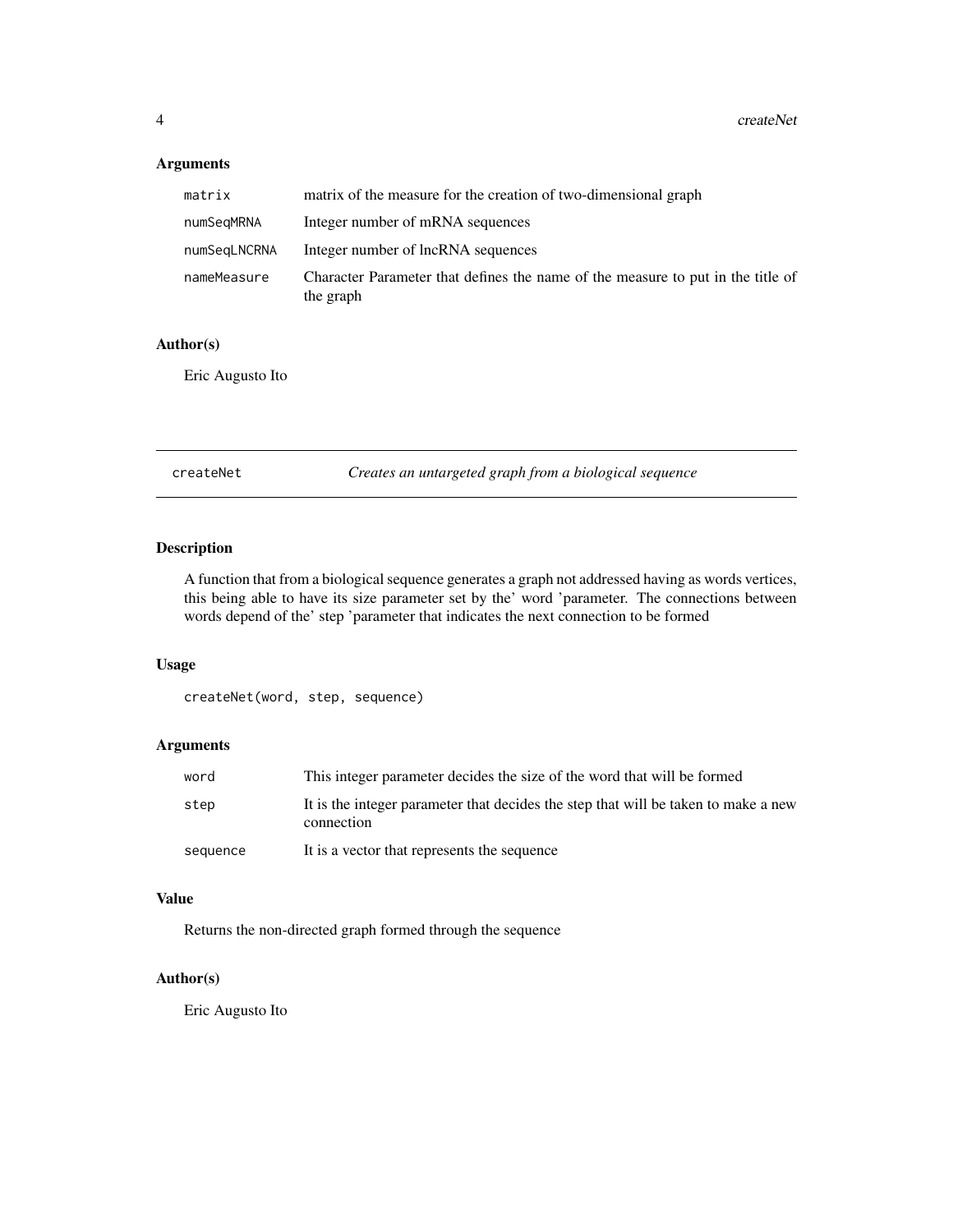<span id="page-4-0"></span>

#### Description

Given a graph, it is made up of several features on the graph structure and returns a vector with the data obtained

#### Usage

measures(graph)

#### Arguments

graph The complex network that will be measured

#### Value

Return a vector with the results of the measurements in order: Average shortest path length, clustering Coefficient, degree, assortativity, betweenness, standard deviation, maximum, minimum, number of motifs size 3 and number of motifs of size 4

#### Author(s)

Eric Augusto Ito

minMax *Minimum and maximum*

#### **Description**

Verifies the minimum and maximum values of the results.

#### Usage

```
minMax(matrix, mRNA, lncRNA, sncRNA, rangeMinMax)
```
#### Arguments

| matrix      | Array with results numerics                                      |
|-------------|------------------------------------------------------------------|
| mRNA        | Integer number of mRNA sequences                                 |
| lncRNA      | Integer number of lncRNA sequences                               |
| sncRNA      | Integer number of sncRNA sequences                               |
| rangeMinMax | Vector that will be returned with the minimum and maximum values |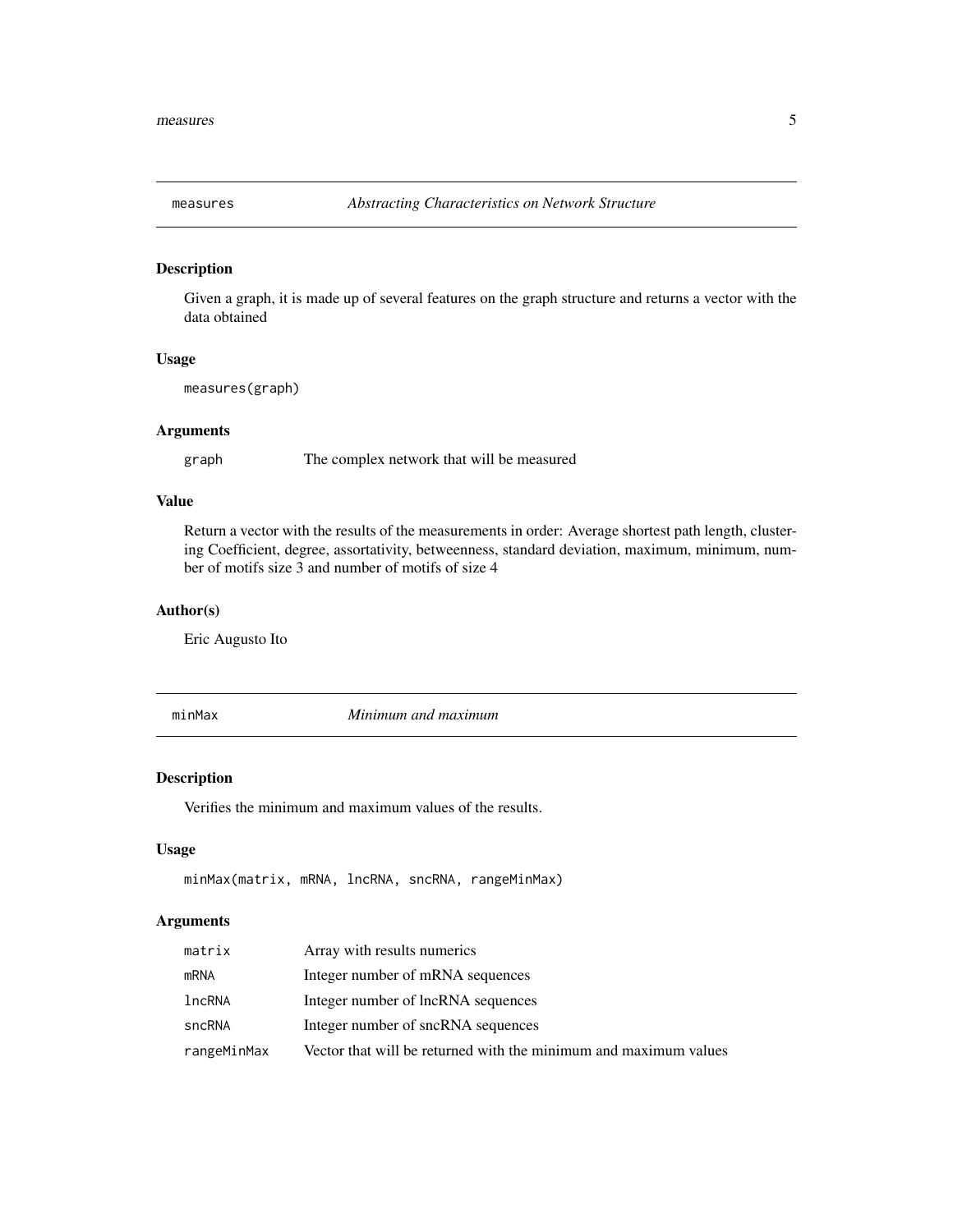#### <span id="page-5-0"></span>Value

Returns the vector with the minimum and maximum values for the scale

#### Author(s)

Eric Augusto Ito

reschedule *Rescales the results between values from 0 to 1*

#### Description

Given the results the data is rescaled for values between 0 and 1, so that the length of the sequences does not influence the results. The rescaling of the mRNA and lncRNA are made separately

#### Usage

reschedule(matrix, mRNA, lncRNA, sncRNA, rangeMinMax)

#### Arguments

| matrix      | Array with results numerics                              |
|-------------|----------------------------------------------------------|
| mRNA        | Integer number of mRNA sequences                         |
| lncRNA      | Integer number of lncRNA sequences                       |
| sncRNA      | Integer number of sncRNA sequences                       |
| rangeMinMax | Vector with the minimum and maximum values for the scale |

#### Value

Returns the array with the rescaled values

#### Author(s)

Eric Augusto Ito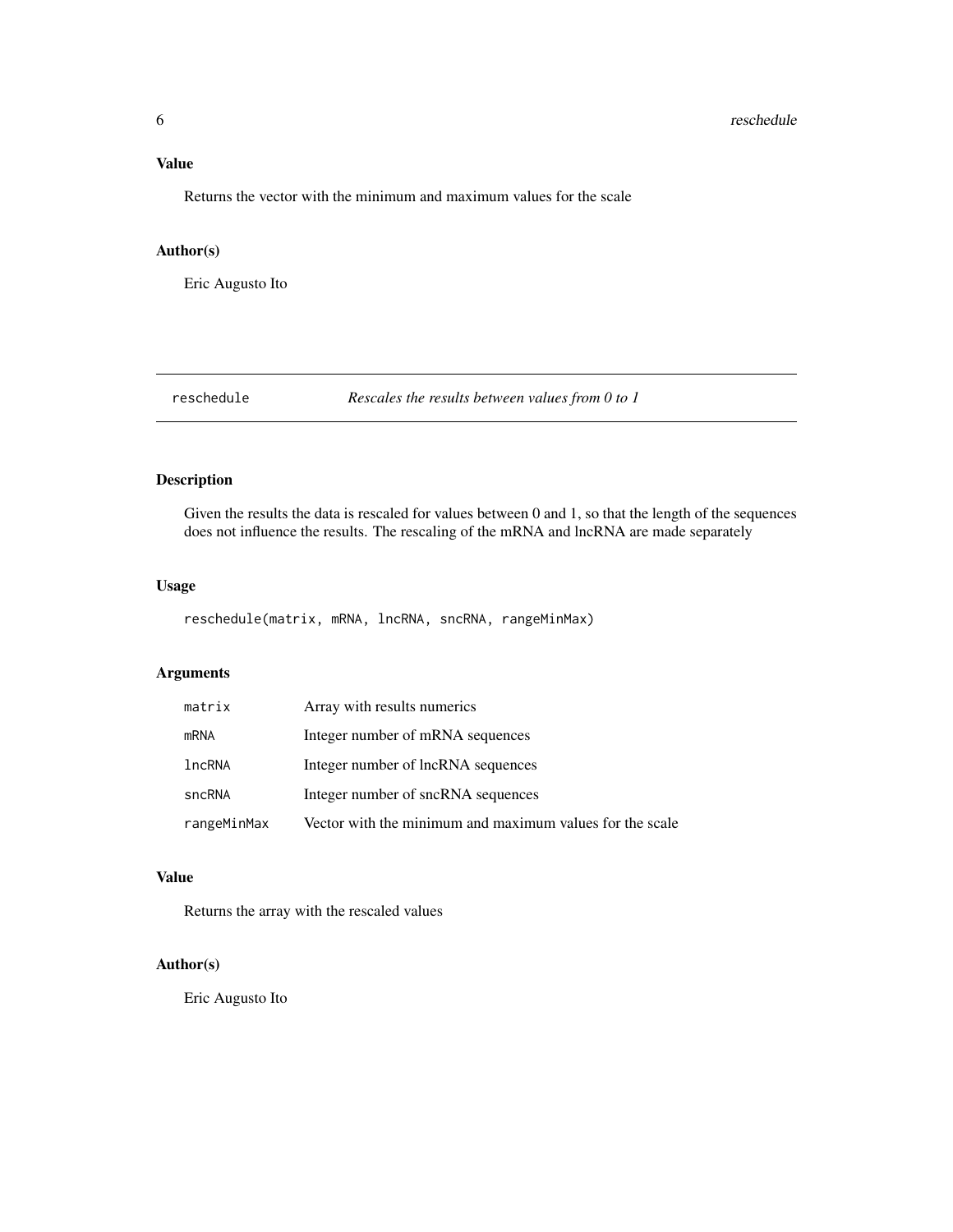#### <span id="page-6-0"></span>Description

Given an integer value X, a cut, that is, edges that are cut will be assigned zero. This cut will be done in the network where the edges have a weight less than the value of X.

#### Usage

threshold(x, net)

#### Arguments

| X   | Integer value that would limit the edges    |
|-----|---------------------------------------------|
| net | Complex network where the edges will be cut |

#### Value

Returns the complex network with the cuts already made

#### Author(s)

Eric Augusto Ito